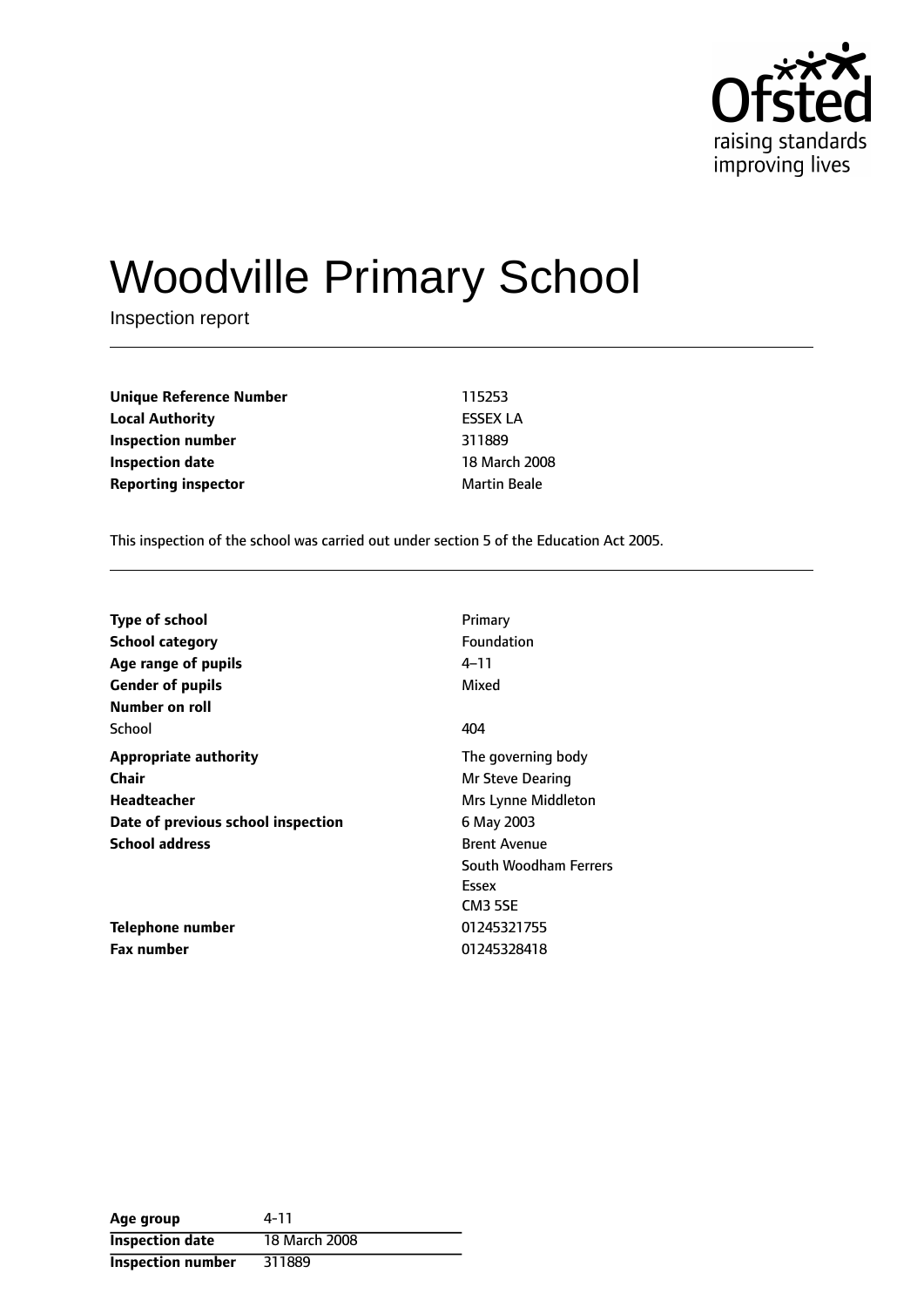.

© Crown copyright 2008

#### Website: www.ofsted.gov.uk

This document may be reproduced in whole or in part for non-commercial educational purposes, provided that the information quoted is reproduced without adaptation and the source and date of publication are stated.

Further copies of this report are obtainable from the school. Under the Education Act 2005, the school must provide a copy of this report free of charge to certain categories of people. A charge not exceeding the full cost of reproduction may be made for any other copies supplied.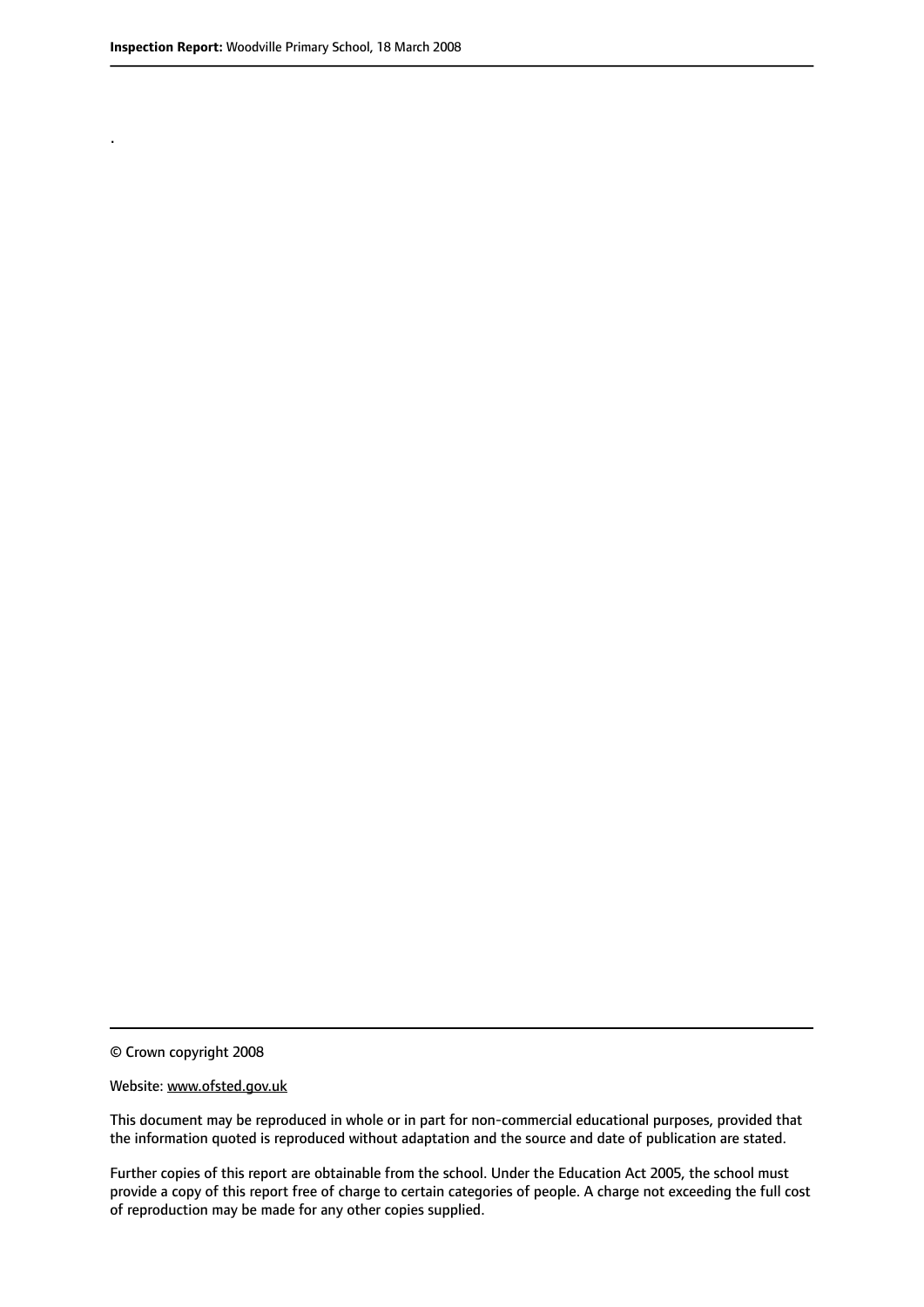# **Introduction**

The inspection was carried out by an Additional Inspector. The inspection focused on:

- how the school is seeking to improve achievement in writing, particularly for boys;
- the impact of assessment and marking in helping pupils to understand the next steps in their learning;
- the contribution to school improvement of leaders at all levels.

Other aspects of the school's work were not investigated in detail. However, the inspector found no evidence to suggest that the school's own assessments, as given in the self-evaluation, were not fully justified. These self-assessments have been included where appropriate in this report.

# **Description of the school**

Woodville is larger than most primary schools. The percentage of pupils eligible for free school meals is well below the national average and relatively few pupils need additional learning support. The proportion of pupils from minority ethnic backgrounds is below the national average, and virtually all pupils speak English as their first language.

Since its last inspection, the school has gained the Healthy School and Active Mark Awards.

## **Key for inspection grades**

| Grade 1 | Outstanding  |
|---------|--------------|
| Grade 2 | Good         |
| Grade 3 | Satisfactory |
| Grade 4 | Inadequate   |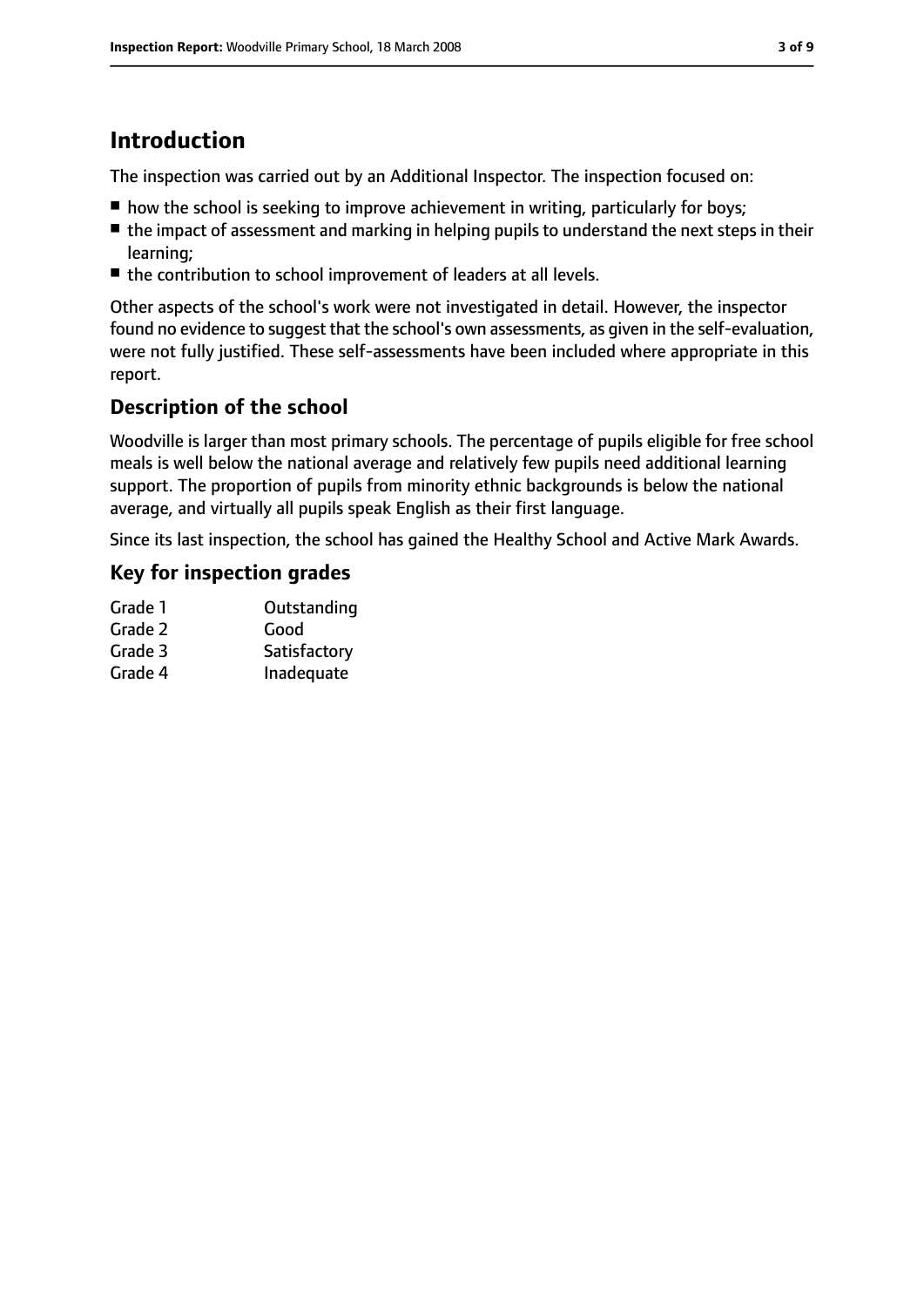# **Overall effectiveness of the school**

#### **Grade: 1**

Pupils strive for and reach high standards, and build a very firm base for success in the future at this outstanding school. Parents are delighted with the school's commitment to the education and welfare of their children. One parent reflected the views of many when writing: 'Woodville has exceeded my expectations. My daughter is blossoming there both socially and academically, and the teachers are a credit to the school.' Parents are particularly pleased with the high quality care, support and guidance their children receive. Another parent was spot on when saying, 'All of the staff are caring, confident and very supportive. They are indeed, 'Top of the Class!''

Pupils are successful because the headteacher and staff have high expectations and do all that they can to help them meet the challenging targets set for each individual. Pupils respond enthusiastically to the support they are given by their teachers, and as one pupil said, 'If you do not understand a question, a teacher will always help you.' It is a very happy place, where pupils feel safe and secure. Highly effective leadership from the headteacher, supported by a close-knit staff team, has maintained the harmonious ethos that has been established over many years.

The excellent start in Reception is built on well in the rest of the school through outstanding teaching and a rich and interesting curriculum. Achievement is outstanding and standards are very high. Pupils make rapid progress so that by the end of Year 6 virtually all reach and very many exceed the levels expected of them. Much teaching is of a high quality that moves the pupils' learning forward apace. Pupils are engrossed in lessons, highly motivated and thoroughly enjoy learning. As one pupil said, 'Teachers always teach you something new and make their lessons fun.' The school is tackling well the inconsistencies it has identified in the use of assessment. Occasionally, lesson planning does not focus sharply enough on how best to help pupils learn. Consequently, marking is not as effective at times in its quidance of pupils towards the next steps in their learning. Nevertheless, the school is raising teaching quality to high levels.

The pupils contribute immensely to the pleasant atmosphere and sense of purpose throughout the school. Their personal development and well-being are outstanding. They are confident and polite, treating each other and adults with respect at all times. Their behaviour in lessons and at break times is exemplary and they show great care for others. Older pupils take significant responsibility through their play leader scheme, and the school is seeking to extend further such opportunities. Pupils also make a significant contribution to the wider community through fund-raising and supporting local events. Pupils are very clear about what constitutes a healthy diet and the vast majority make sensible choices in their eating habits in school. Sport plays a major part in school life, supported by close ties with the local secondary school. Pupils get plenty of exercise during the school day, and participate in large numbers in other sporting activities both before and after school.

The richness of the pupils' experiences can be seen through the displays that add greatly to the environment and show how much teachers value their work. Teachers are forging stronger links between subjects so bringing learning to life and making it more relevant to the pupils. Theme weeks and specific events such as 'history off the page' are hugely enjoyable experiences and stand out in the pupils' and parents' minds. Pupils also greatly value the wide range of trips, visits and clubs. Teachers are always searching for additional opportunities to develop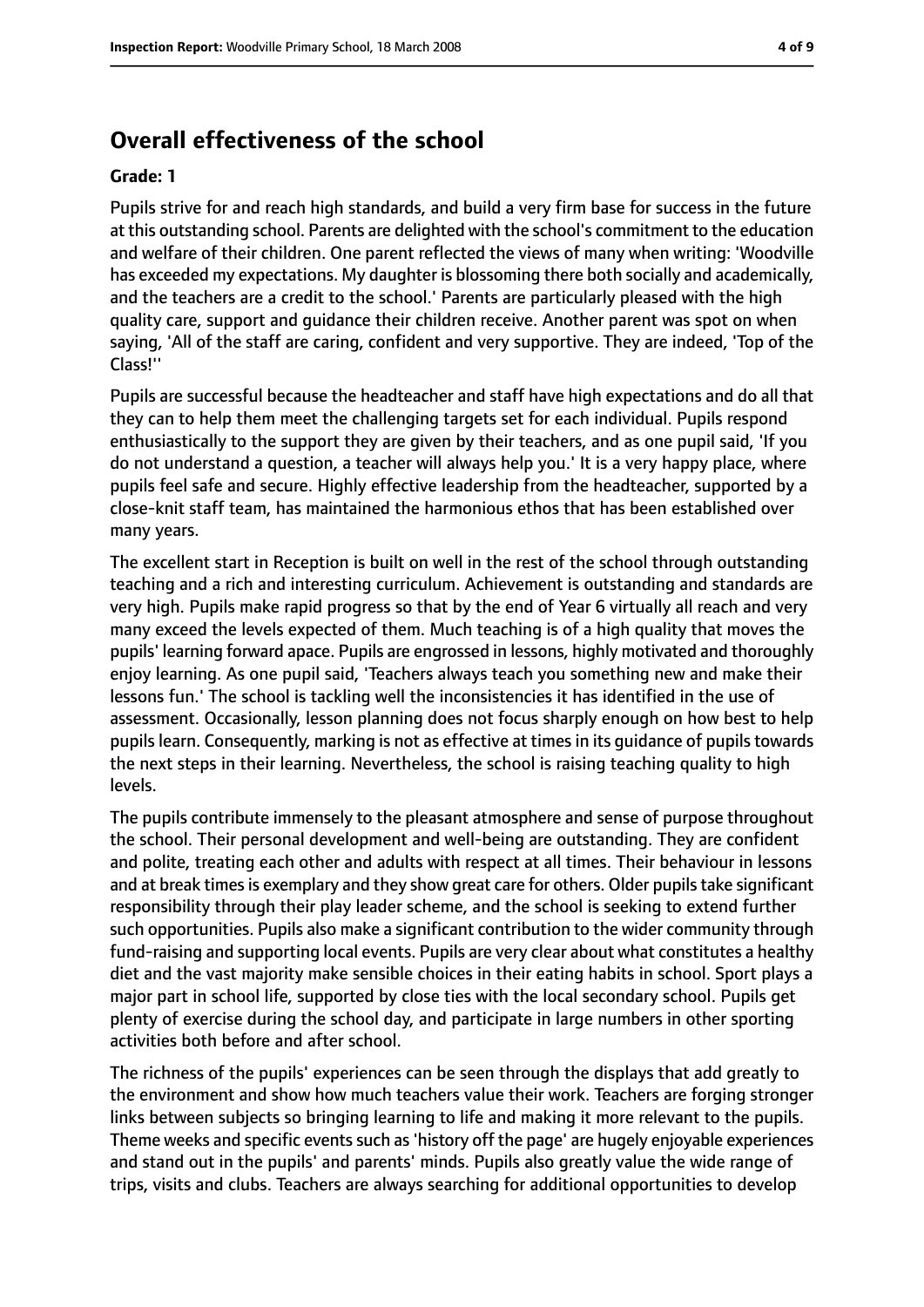writing in subjects apart from English. This is successful in engaging boys more in writing because they find the activities more suited to their interests. Consequently, the range and quality of their writing is getting even better. Pupils with particular gifts or talents are carefully identified. They benefit very considerably from links with local schools through sporting 'master classes' or problem-solving and leadership activities.

The school has a clear picture of each pupils' needs and circumstances so that support can be carefully targeted. This is particularly effective in supporting the progress of pupils who find learning difficult. High quality support and guidance greatly reduce any difficulties pupils face. The highly skilled team of teaching assistants make a valuable contribution in working with individuals and small groups to help them participate fully in class. Productive links with a wide range of agencies support the school in developing the expertise to enhance the achievement of pupils with more acute needs.

The school is very clear about where it is going. Its potential for further success is based on all members of staff continually looking for ways to improve and make the pupils' experiences even more worthwhile. Rigorous monitoring gives a very clear picture of the school's qualities. Governors are very effective in holding the school to account. However, there remains some scope for them to take more of a leading role, particularly in helping to shape the school's longer-term direction. Nevertheless, given the high quality of leadership, management and governance overall, the school has outstanding capacity to build on its successes in the future.

## **Effectiveness of the Foundation Stage**

#### **Grade: 1**

Children get off to a flying start and love their experiences in the two Reception classes. Links with home and pre-school settings help to give the children a very smooth beginning to school life. Children join the school with a range of skills that are generally at least as expected for their age. They settle very quickly and make rapid progress in all areas of learning. By the end of the Foundation Stage, children's skills are higher than expected nationally. This is because the Reception team works well together, knows each child's learning needs and gives them confidence to try new experiences. One parent wrote, 'My daughter is progressing really well because she is being constantly monitored and her work adjusted to her needs.' The staff plan a wide range of tasks that interest the children. The excellent balance between adult and child initiated activities, helps children to learn, take responsibility and make sensible choices. The children are given an excellent foundation for the next stage of their learning.

## **What the school should do to improve further**

■ Bring even greater consistency to marking and the use of assessment by ensuring all teachers plan specifically to identify the next steps in pupils' learning.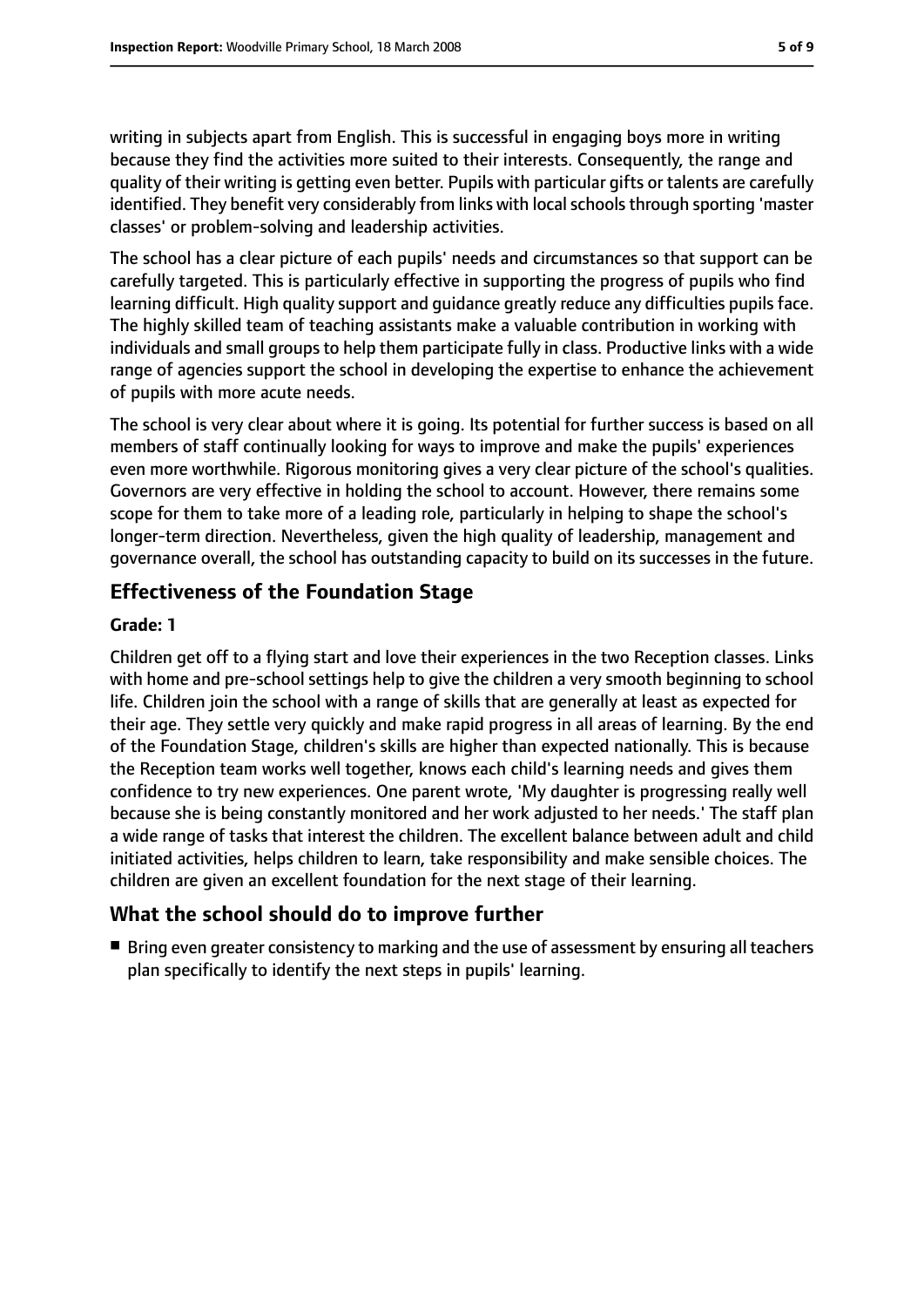**Any complaints about the inspection or the report should be made following the procedures set out in the guidance 'Complaints about school inspection', which is available from Ofsted's website: www.ofsted.gov.uk.**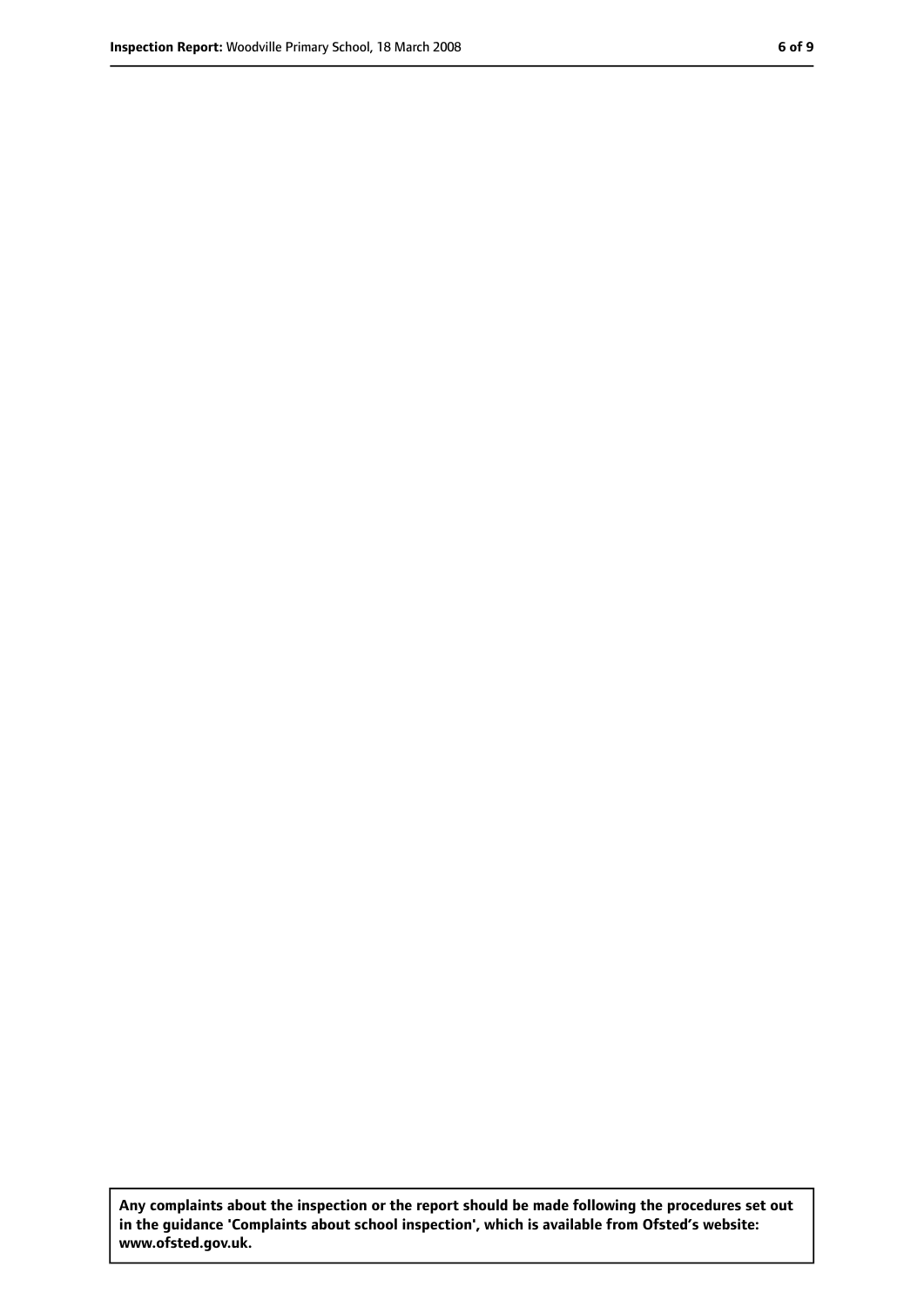#### **Annex A**

# **Inspection judgements**

| $^{\backprime}$ Key to judgements: grade 1 is outstanding, grade 2 good, grade 3 satisfactory, and | <b>School</b>  |
|----------------------------------------------------------------------------------------------------|----------------|
| arade 4 inadequate                                                                                 | <b>Overall</b> |

# **Overall effectiveness**

| How effective, efficient and inclusive is the provision of education, integrated<br>care and any extended services in meeting the needs of learners? |     |
|------------------------------------------------------------------------------------------------------------------------------------------------------|-----|
| Effective steps have been taken to promote improvement since the last<br>inspection                                                                  | Yes |
| How well does the school work in partnership with others to promote learners'<br>well-being?                                                         |     |
| The effectiveness of the Foundation Stage                                                                                                            |     |
| The capacity to make any necessary improvements                                                                                                      |     |

## **Achievement and standards**

| How well do learners achieve?                                                                               |  |
|-------------------------------------------------------------------------------------------------------------|--|
| The standards <sup>1</sup> reached by learners                                                              |  |
| How well learners make progress, taking account of any significant variations between<br>groups of learners |  |
| How well learners with learning difficulties and disabilities make progress                                 |  |

# **Personal development and well-being**

| How good is the overall personal development and well-being of the<br>learners?                                  |  |
|------------------------------------------------------------------------------------------------------------------|--|
| The extent of learners' spiritual, moral, social and cultural development                                        |  |
| The extent to which learners adopt healthy lifestyles                                                            |  |
| The extent to which learners adopt safe practices                                                                |  |
| How well learners enjoy their education                                                                          |  |
| The attendance of learners                                                                                       |  |
| The behaviour of learners                                                                                        |  |
| The extent to which learners make a positive contribution to the community                                       |  |
| How well learners develop workplace and other skills that will contribute to<br>their future economic well-being |  |

# **The quality of provision**

| How effective are teaching and learning in meeting the full range of the<br>learners' needs?          |  |
|-------------------------------------------------------------------------------------------------------|--|
| How well do the curriculum and other activities meet the range of needs<br>and interests of learners? |  |
| How well are learners cared for, quided and supported?                                                |  |

 $^1$  Grade 1 - Exceptionally and consistently high; Grade 2 - Generally above average with none significantly below average; Grade 3 - Broadly average to below average; Grade 4 - Exceptionally low.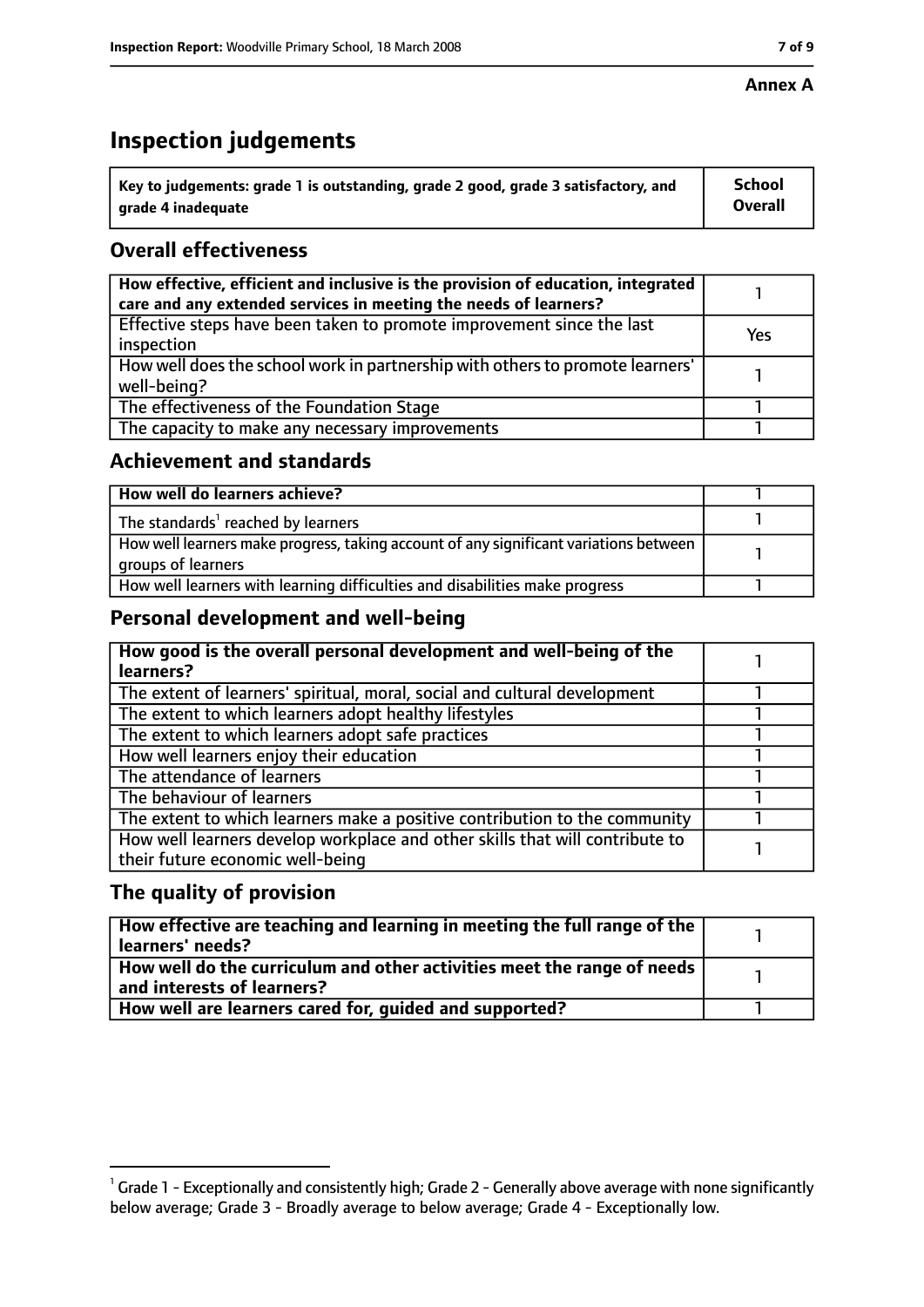# **Leadership and management**

| How effective are leadership and management in raising achievement<br>and supporting all learners?                                              |           |
|-------------------------------------------------------------------------------------------------------------------------------------------------|-----------|
| How effectively leaders and managers at all levels set clear direction leading<br>to improvement and promote high quality of care and education |           |
| How effectively leaders and managers use challenging targets to raise standards                                                                 |           |
| The effectiveness of the school's self-evaluation                                                                                               |           |
| How well equality of opportunity is promoted and discrimination tackled so<br>that all learners achieve as well as they can                     |           |
| How effectively and efficiently resources, including staff, are deployed to<br>achieve value for money                                          |           |
| The extent to which governors and other supervisory boards discharge their<br>responsibilities                                                  |           |
| Do procedures for safequarding learners meet current government<br>requirements?                                                                | Yes       |
| Does this school require special measures?                                                                                                      | <b>No</b> |
| Does this school require a notice to improve?                                                                                                   | No        |